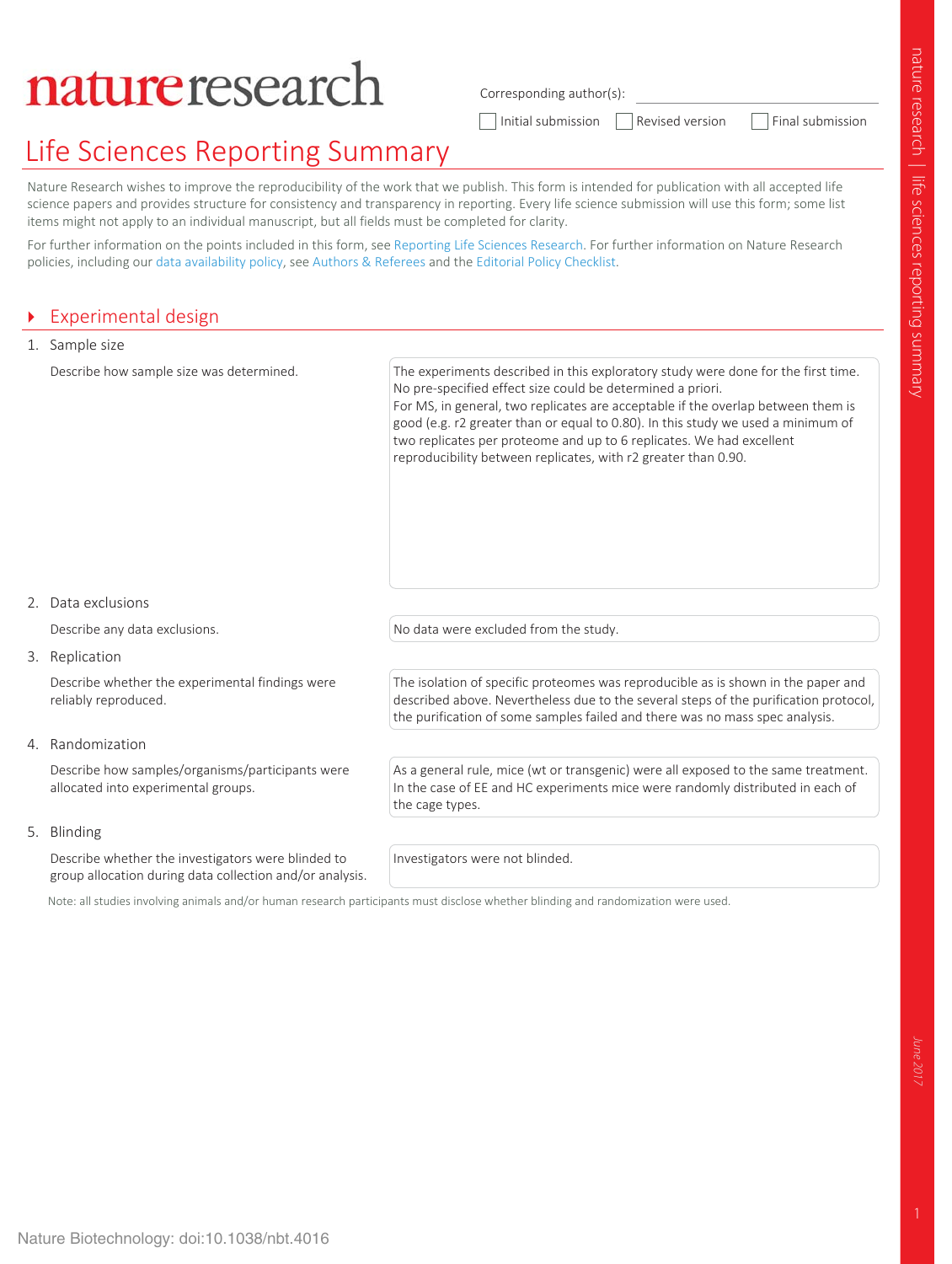#### 6. Statistical parameters

For all figures and tables that use statistical methods, confirm that the following items are present in relevant figure legends (or in the Methods section if additional space is needed).

| n/a | Confirmed                                                                                                                                                                                            |  |
|-----|------------------------------------------------------------------------------------------------------------------------------------------------------------------------------------------------------|--|
|     | $\Join$ The <u>exact sample size</u> ( <i>n</i> ) for each experimental group/condition, given as a discrete number and unit of measurement (animals, litters, cultures, etc.)                       |  |
|     | A description of how samples were collected, noting whether measurements were taken from distinct samples or whether the same<br>sample was measured repeatedly                                      |  |
|     | A statement indicating how many times each experiment was replicated                                                                                                                                 |  |
|     | The statistical test(s) used and whether they are one- or two-sided (note: only common tests should be described solely by name; more complex techniques should be described in the Methods section) |  |
|     | A description of any assumptions or corrections, such as an adjustment for multiple comparisons                                                                                                      |  |
|     | $\boxtimes$ The test results (e.g. P values) given as exact values whenever possible and with confidence intervals noted                                                                             |  |
|     | A clear description of statistics including central tendency (e.g. median, mean) and variation (e.g. standard deviation, interquartile range)                                                        |  |
|     | Clearly defined error bars                                                                                                                                                                           |  |
|     | See the web collection on statistics for biologists for further resources and quidance.                                                                                                              |  |

#### **Software**

Policy information about availability of computer code

7. Software

Describe the software used to analyze the data in this study.

ImageJ64. Prism 6. Origin 2015G. MaxQuant 1.5.3.8. Perseus 1.5.5.3.

For manuscripts utilizing custom algorithms or software that are central to the paper but not yet described in the published literature, software must be made available to editors and reviewers upon request. We strongly encourage code deposition in a community repository (e.g. GitHub). *Nature Methods* guidance for providing algorithms and software for publication provides further information on this topic.

#### **Materials and reagents**

Policy information about availability of materials

8. Materials availability

Indicate whether there are restrictions on availability of unique materials or if these materials are only available for distribution by a for-profit company.

No unique materials are used.

9. Antibodies

Describe the antibodies used and how they were validated for use in the system under study (i.e. assay and species).

Mouse anti-biotin (IF and IB, 1:1000, Sigma, cat:033700). Rabbit anti-biotin (IF and IB, 1:1500, Cell Signaling, cat:5567). Rabbit anti-GFP (IF and IB 1:750, Invitrogen, cat:A11122). Chicken anti-GFP (IF, 1:500; IB: 1:1000; Aves,cat:1020). Gp anti-MAP2 (1:1000, SYSY,cat:188004). Antibodies used for the PLA experiments: rabbit anti-Lamin 1:1000 (abcam,

cat:ab16048), rabbit anti-Debrin 1:500 (sigma, cat:d3816), rabbit anti-GluA1 1:500 (abcam, cat:ab31232). Mouse anti-far red (1:100, abcam, cat:ab52060 ). Secondary antibodies Goat anti-chicken Alexa 647 (IF, 1:750; IB, 1:7500; Invitrogen, a21449). Goat anti-

rabbit Rhodamine RRX (IF, 1:800, Jackson laboratory, cat:711295152). Goat antirabbit FITC (IF, 1:800, Jackson laboratory, cat:111095003). Goat anti-mouse or anti-rabbit IR680 or IR800 (IB, 1:10.000, Licor,cat:296-32213 and 296-32211). Antibody specificity was evaluated using the proper negative controls.

June 201.